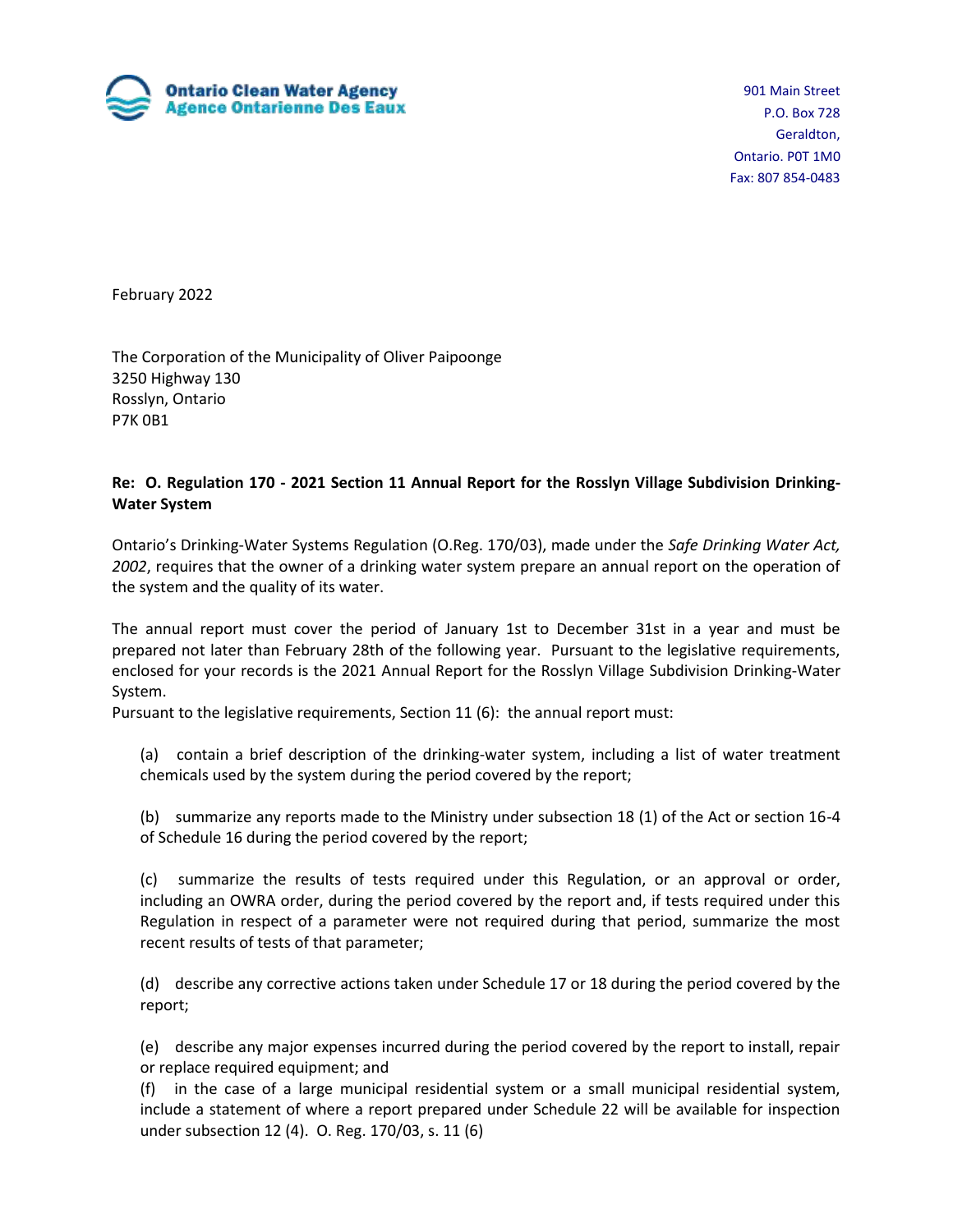In addition, Section 11 (7) gives the direction that a copy of an annual report for the system is given, without charge, to every person who requests a copy and be made available for inspection by any member of the public during normal business hours. The report should be made available at the office of the municipality, or at a location that is accessible to the users of the water system.

Yours truly,

Patrick Albert

Patrick Albert Senior Operations Manager Northwestern Ontario Regional Hub 807-853-0650

Copy to: Wayne Hanchard - CAO Chris Bowles – Director of Operations Operations Staff – Rosslyn Drinking Water System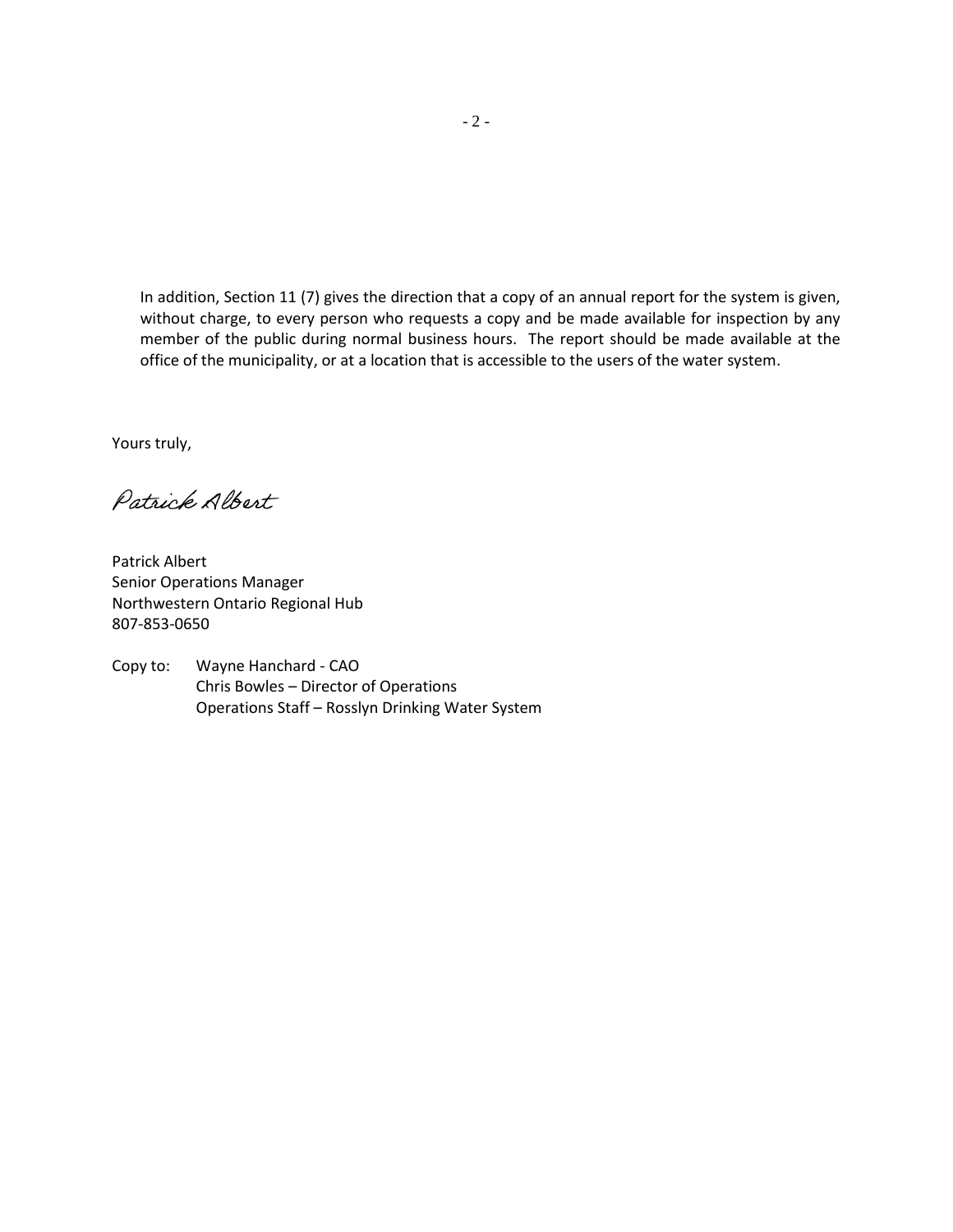### 2021 Section 11 Annual Report

### Rosslyn Village Subdivision Drinking Water System

February 2022

Prepared by the

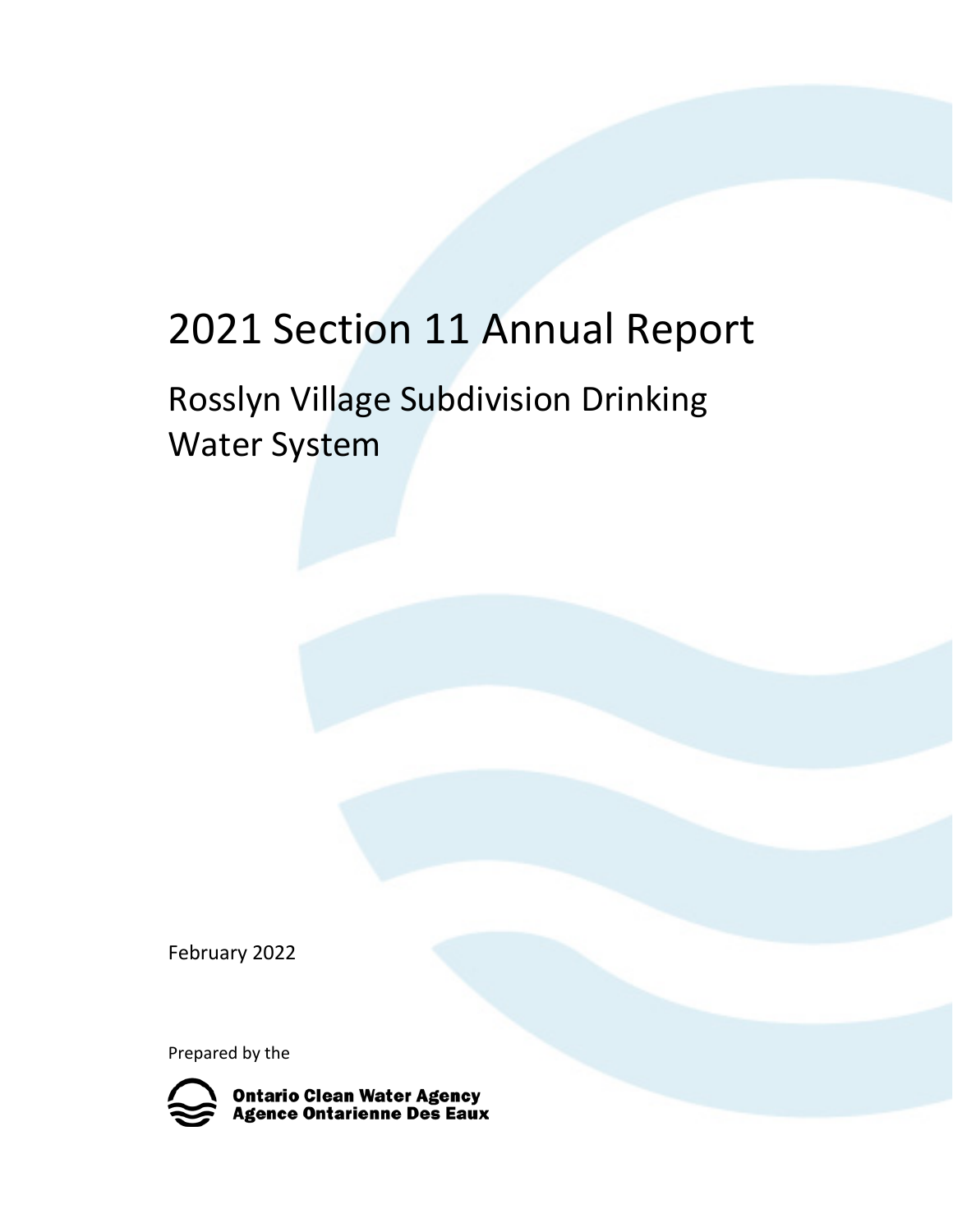#### **Section 11 ANNUAL REPORT**

| <b>Drinking-Water System Number:</b>   | 210001081                                                |
|----------------------------------------|----------------------------------------------------------|
| <b>Drinking-Water System Name:</b>     | Rosslyn Village Subdivision Well Supply                  |
| <b>Drinking-Water System Owner:</b>    | Municipality of Oliver Paipoonge                         |
| <b>Drinking-Water System Category:</b> | <b>Small Municipal Residential Drinking Water-System</b> |
| Period being reported:                 | January 1 - December 31, 2021                            |

| <b>Complete if your Category is Large Municipal</b><br><b>Residential or Small Municipal Residential</b>               | <b>Complete for all other Categories.</b>                                                                                                                                                               |  |  |
|------------------------------------------------------------------------------------------------------------------------|---------------------------------------------------------------------------------------------------------------------------------------------------------------------------------------------------------|--|--|
| Does your Drinking-Water System serve more<br>than 10,000 people? Yes $[ ]$ No $[ X ]$                                 | <b>Number of Designated Facilities served:</b><br>N/A                                                                                                                                                   |  |  |
| Is your annual report available to the public<br>at no charge on a web site on the Internet?<br>Yes $[x]$<br>No [ ]    | Did you provide a copy of your annual report<br>to all Designated Facilities you serve?<br>Yes $[$ $]$ No $[$ $]$                                                                                       |  |  |
| <b>Location where Summary Report required</b><br>under O. Reg. 170/03 Schedule 22 will be<br>available for inspection. | Number of Interested Authorities you report<br>to:<br>N/A<br>Did you provide a copy of your annual report<br>to all Interested Authorities you report to for<br>each Designated Facility?<br>Yes[] No[] |  |  |
| <b>Municipality of Oliver Paipoonge Office</b><br>3250 Highway 130<br>Rosslyn, ON P7K 0B1                              |                                                                                                                                                                                                         |  |  |
|                                                                                                                        |                                                                                                                                                                                                         |  |  |

**Note: For the following tables below, additional rows or columns may be added or an appendix may be attached to the report**

**List all Drinking-Water Systems (if any), which receive all of their drinking water from your system:**

| Drinking Water System Name | Drinking Water System Number |  |
|----------------------------|------------------------------|--|
| N/A                        | N/A                          |  |

**Did you provide a copy of your annual report to all Drinking-Water System owners that are connected to you and to whom you provide all of its drinking water?** 

**Yes [ ] No [ ]**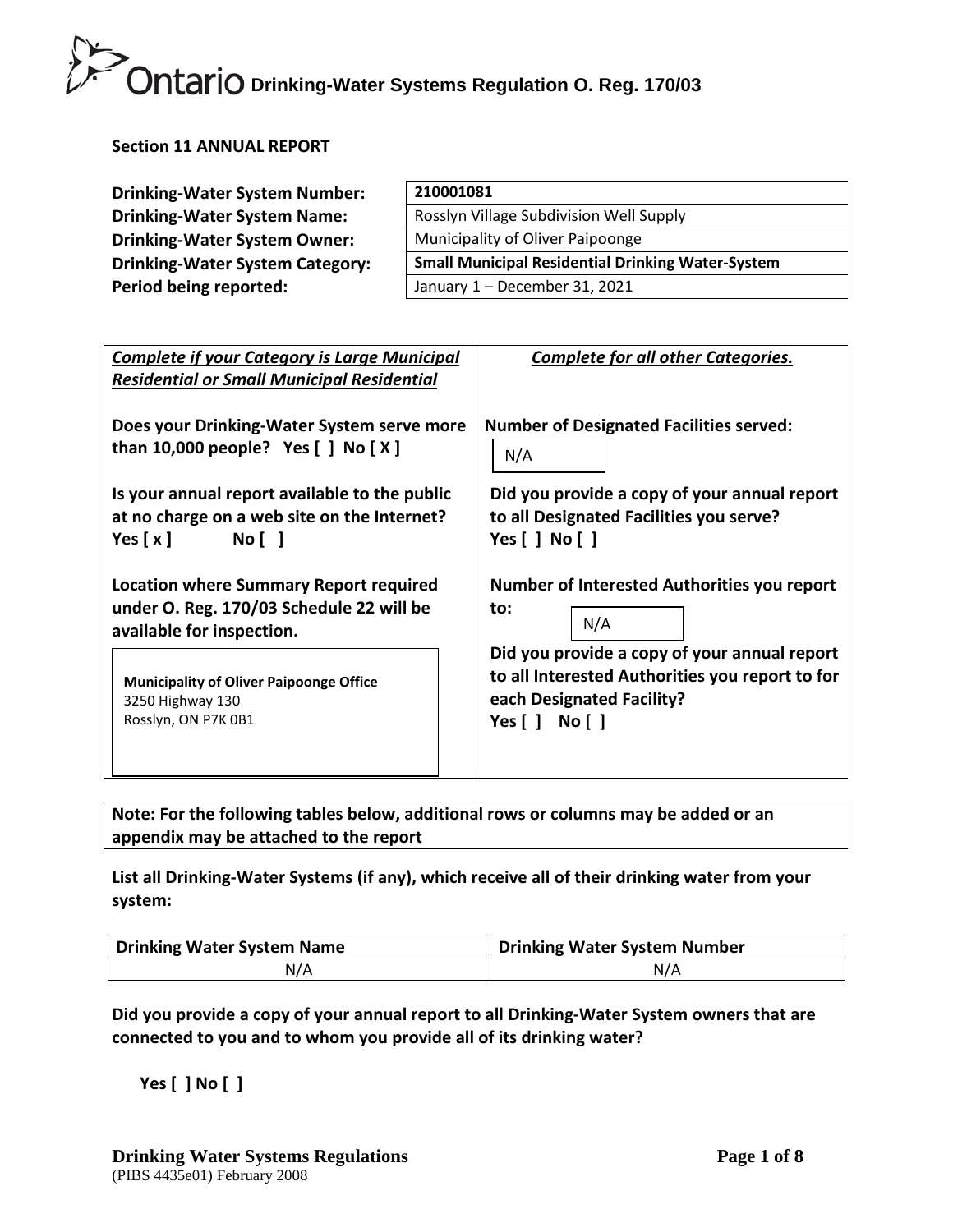**Indicate how you notified system users that your annual report is available, and is free of charge.** 

- **[X] Public access/notice via the web**
- **[X] Public access/notice via Government Office (Municipal)**
- **[ ] Public access/notice via a newspaper**
- **[ ] Public access/notice via Public Request**
- **[ ] Public access/notice via a Public Library**
- **[ ] Public access/notice via other method**

#### **Describe your Drinking-Water System**

Rossyln Village received its raw water supply from two drilled wells. The first has a depth of 34.5 meters and the second has a depth of 38.7 meters. Sodium hypochlorite is used for primary and secondary disinfection. In 2018, the system was upgraded to feed a 10,000 liter storage and sedimentation tank. The system will shut down the low-lift pumps if the chlorine reaches any critical levels. For maintenance or mechanical issues, the system can be switched back to the previously engineered treatment system. Two spin-down filters (a 100 mircron and a 20 micron) filter the water before going into the contact tanks. Five 454 litre tanks located in the water treatment facility provide storage and retention time. Two pressure tanks which maintain the discharge pressure are located adjacent to the storage tanks. The water then flows into the storage and sedimentation tank which is then delivered by two high-lift pumps. The distribution system now has a 3-inch flushing line at the dead end of Maple Street and a 2-inch flushing line extending South across Rosslyn Road. In-Line monitors record continuous flows, turbidity and chlorine readings. Information on the in-line monitoring data base is accessed on line using Endress Houser Field Data Manager Software Program. The equipment allows off-site monitoring complete with the capability of providing reports and alarms. A stand-by diesel generator provides emergency hydro in the event of a power failure.

#### **List all water treatment chemicals used over this reporting period**

|  | Sodium Hypochlorite |
|--|---------------------|
|--|---------------------|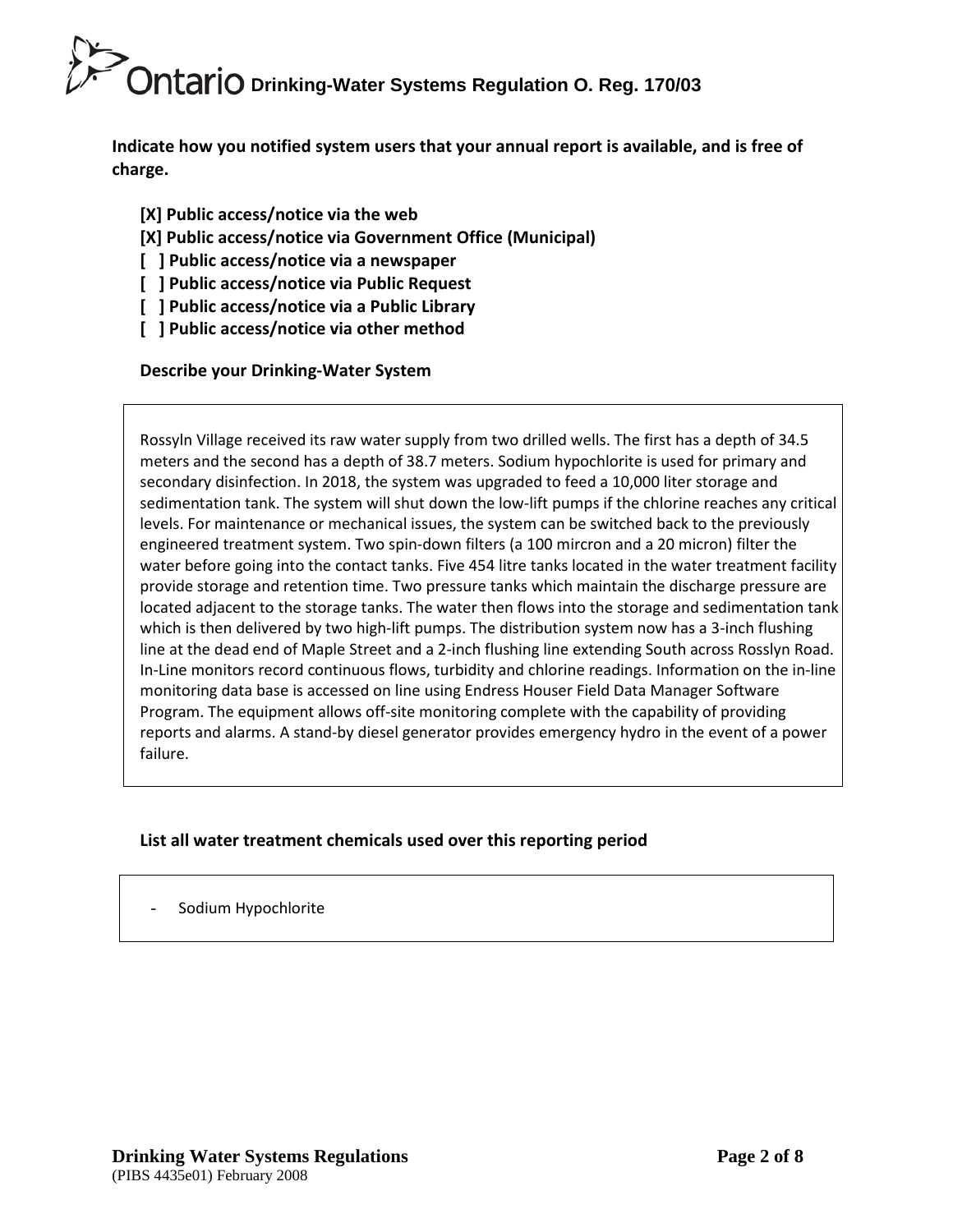#### **Were any significant expenses incurred to?**

- **[ X ]** Install required equipment
- **[ X ]** Repair required equipment
- **[ X ]** Replace required equipment

#### **Please provide a brief description and a breakdown of monetary expenses incurred**

| Install | Repair | Replace | Description                                     | Expense     |
|---------|--------|---------|-------------------------------------------------|-------------|
|         |        | X       | <b>Compliance Equipment Purchase</b>            | \$7,964.29  |
|         | x      |         | <b>Electrical Heater Connected to New Panel</b> | \$2,436.44  |
| x       |        | X       | New Flow Meters & Turbidity Analyzer            | \$15,940.34 |
|         |        | X       | <b>Storage Tank Cleaning</b>                    | \$1,412.69  |
|         |        |         | <b>Annual Compliance Calibrations</b>           | \$936.19    |

**Provide details on the notices submitted in accordance with subsection 18(1) of the Safe Drinking-Water Act or section 16-4 of Schedule 16 of O.Reg.170/03 and reported to Spills Action Centre** 

| <b>Incident Date</b> | <b>Parameter</b>                        | <b>Result</b> | Unit of<br><b>Measure</b> | <b>Corrective Action</b>                                                 | <b>Corrective</b><br><b>Action Date</b> |
|----------------------|-----------------------------------------|---------------|---------------------------|--------------------------------------------------------------------------|-----------------------------------------|
| February 4<br>2021   | Low free chlorine<br>residual           | 0             | mg/L                      | Improvements are<br>ongoing through the<br>3rd party reviews             | March 16 2021                           |
| February 4<br>2021   | High levels of Sodium                   | 110           | mg/L                      |                                                                          | March 17 2021                           |
| February 17<br>2021  | Water main break at 133<br>Maple Street |               |                           | Repaired water main,<br>flushed, collected<br>bacti sample               | March 17 2021                           |
| February 17<br>2021  | High levels of Arsenic                  | 11.1          | mg/L                      | North well not being<br>used, using South<br>well only for<br>production | March 15 2021                           |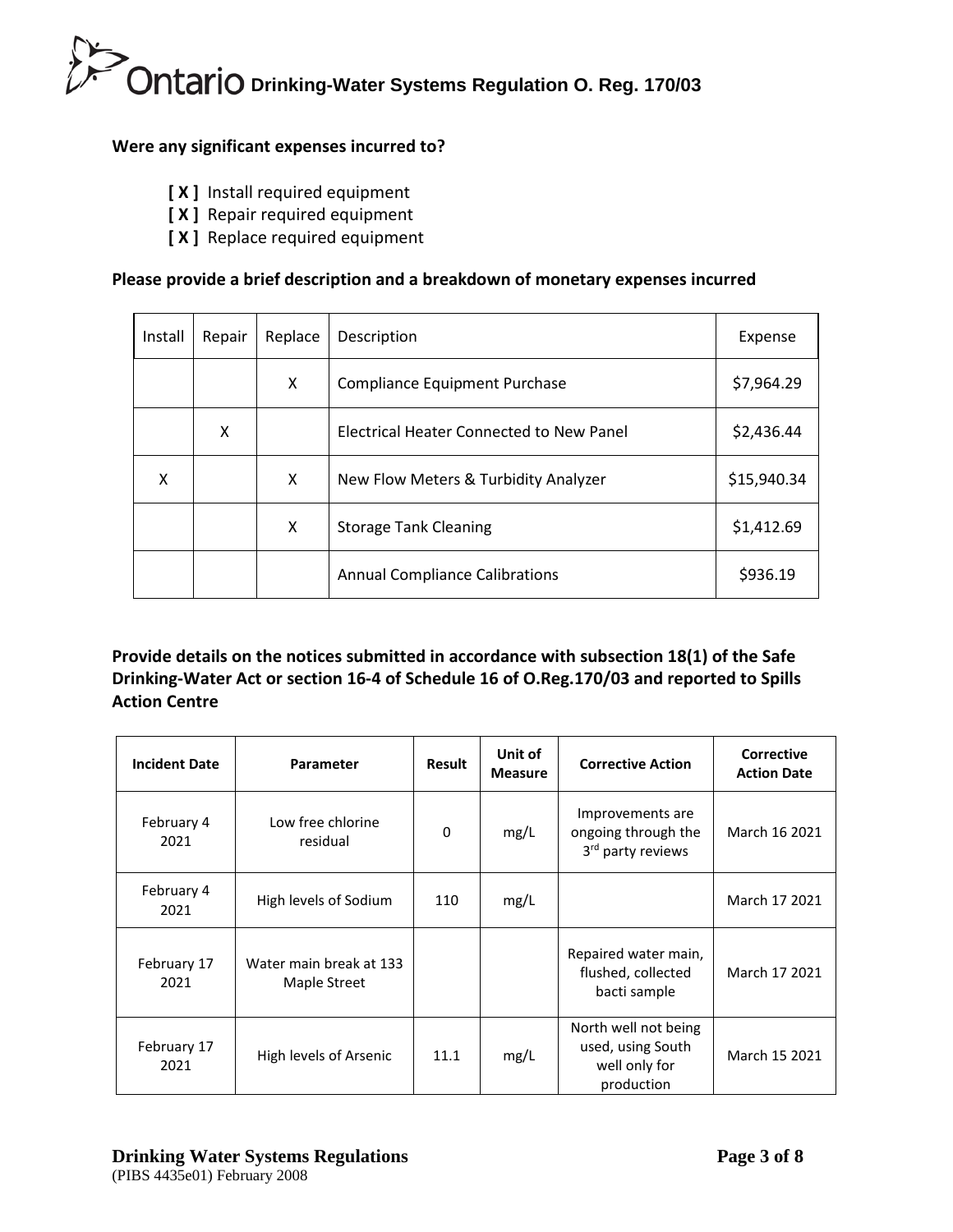| February 22<br>2021 | High levels of Arsenic                                                                                                                            | 10.6     | mg/L | North well not being<br>used, using South<br>well only for<br>production                                                                            | March 15 2021      |
|---------------------|---------------------------------------------------------------------------------------------------------------------------------------------------|----------|------|-----------------------------------------------------------------------------------------------------------------------------------------------------|--------------------|
| June 4 2021         | Low treated water<br>chlorine residual of<br>0.4mg/L, CT was<br>maintained. Also unable<br>to receive critical control<br>alarms, BWA issued      | 0.4      | mg/L | System was flushed<br>to restore higher<br>chlorine.<br>Instrumentation<br>technician was able<br>to get the alarm<br>dialer to work, BWA<br>lifted | June 9 2021        |
| August 3 2021       | Low chlorine on the<br>contact loop anaylzer,<br>reading 0 mg/L. Alarm<br>dialer did not call out to<br>operator over the<br>weekend. BWA issued. | $\Omega$ | mg/L | System was flushed<br>to restore higher<br>chlorine. Alarm dialer<br>issue resolved. BWA<br>lifted                                                  | August 10 2021     |
| October 14<br>2021  | Loss of pressure in<br>distrubtion system due<br>to pump kicking out.<br>Pressure lost for 15<br>minutes                                          |          |      | Issue with<br>distribution pumps,<br>two loss of pressure<br>community<br>complaints. Two sets<br>of bacti samples<br>collected. BWA lifted         | October 19<br>2021 |

#### **Microbiological testing done under the Schedule 10, 11 or 12 of Regulation 170/03, during this reporting period.**

|                                        | <b>Number</b><br>οf<br><b>Samples</b> | Range of E.Coli<br>Or Fecal<br><b>Results</b><br>(min #)-(max #) | <b>Range of Total</b><br><b>Coliform Results</b><br>(min #)-(max #) | <b>Number</b><br>of HPC<br><b>Samples</b> | <b>Range of HPC</b><br><b>Results</b><br>(min #)-(max #) |
|----------------------------------------|---------------------------------------|------------------------------------------------------------------|---------------------------------------------------------------------|-------------------------------------------|----------------------------------------------------------|
| Raw<br><b>North Well</b><br>South Well | 13<br>18                              | $0 - 0$<br>$0-0$                                                 | $0 - 0$<br>$0 - 0$                                                  | N/A                                       | N/A                                                      |
| <b>Treated</b>                         | N/A                                   | N/A                                                              | N/A                                                                 | N/A                                       | N/A                                                      |
| <b>Distribution</b>                    | 46                                    | $0 - 0$                                                          | $0 - 27$                                                            | 31                                        | $0 - 300 <$                                              |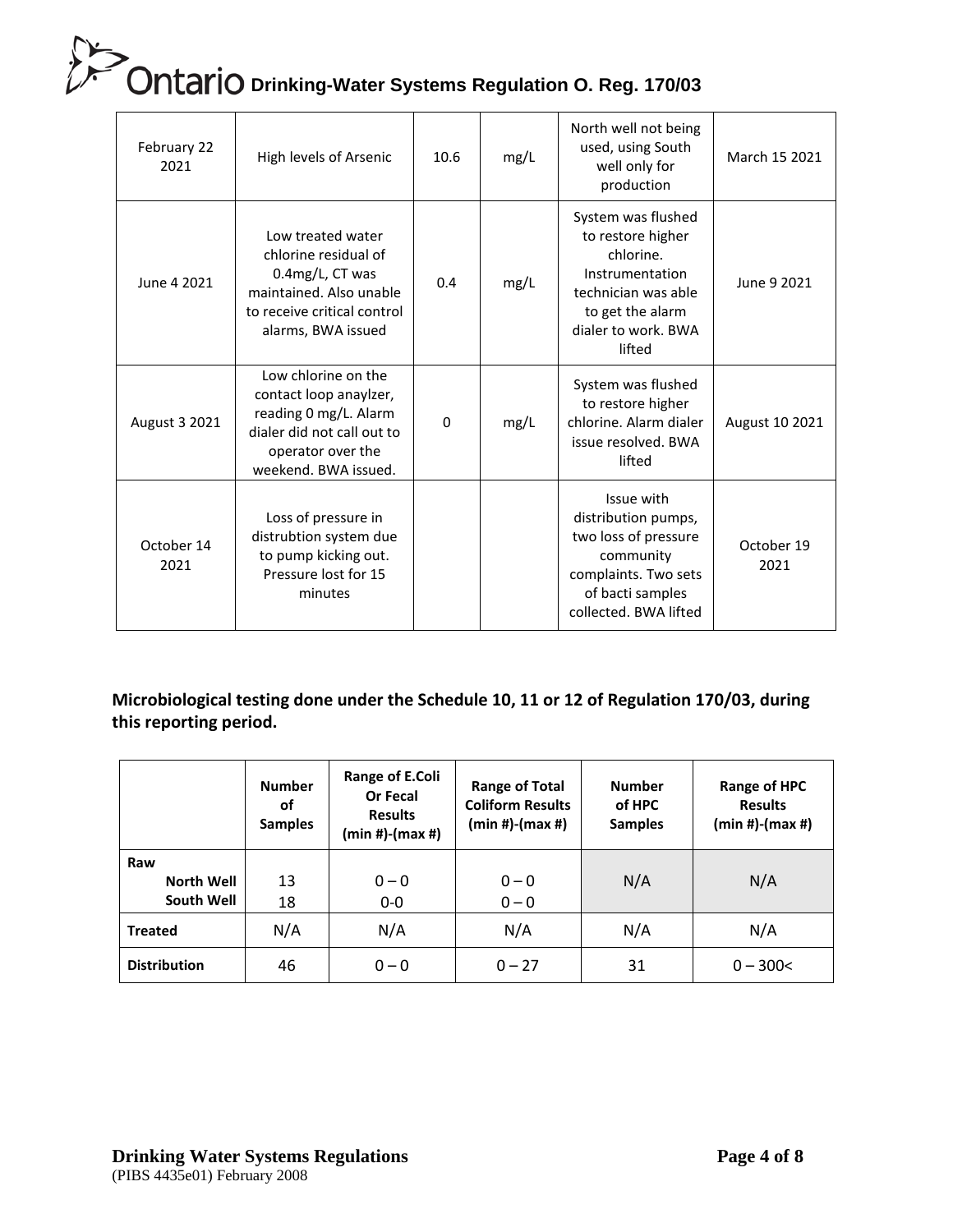#### **Operational testing done under Schedule 7, 8 or 9 of Regulation 170/03 during the period covered by this Annual Report.**

*\*Note: This data reflects only the time period of which OCWA was the Operating Authority. The data prior to this is unavailable to both the OCWA and the Municipality.*

|                         | Number of<br>Grab | <b>Range of Results</b><br>$(min #)-(max #)$ |
|-------------------------|-------------------|----------------------------------------------|
|                         | <b>Samples</b>    |                                              |
| <b>Turbidity</b>        |                   |                                              |
| <b>Raw North Well</b>   |                   | $1.11 - 12.9$ NTU                            |
| <b>Raw South Well</b>   |                   | $1.24 - 1.87$ NTU                            |
| <b>Chlorine</b>         |                   |                                              |
| <b>Treated</b>          | 8760              | $0 - 5$                                      |
| <b>Distribution</b>     | 118               | $0.47 - 1.92$                                |
| <b>Fluoride</b> (If the |                   |                                              |
| DWS provides            | N/A               | N/A                                          |
| fluoridation)           |                   |                                              |

*NOTE: For continuous monitors use 8760 as the number of samples.*

*NOTE: Record the unit of measure if it is not milligrams per litre.*

#### **Summary of additional testing and sampling carried out in accordance with the requirement of an approval, order or other legal instrument.**

| Date of legal instrument<br>issued | Parameter | Date Sampled | <b>Result</b> | <b>Unit of Measure</b> |
|------------------------------------|-----------|--------------|---------------|------------------------|
| N/A                                | N/A       | N/A          | N/A           | N/A                    |

**Summary of Inorganic parameters tested during this reporting period or the most recent sample results**

| <b>Parameter</b>  | <b>Sample Date</b> | <b>Result Value</b> | <b>Unit of Measure</b> | <b>Exceedance</b> |
|-------------------|--------------------|---------------------|------------------------|-------------------|
| Antimony          | 2021/02/12         | < 0.6               | $\mu$ g/L              | No.               |
| <b>Arsenic</b>    |                    |                     |                        |                   |
| <b>North Well</b> | 2021/02/18         | 13.8                | $\mu$ g/L              | Yes               |
|                   | 2021/03/03         | 8.4                 | $\mu$ g/L              | No                |
|                   | 2021/04/29         | 9.1                 | $\mu$ g/L              | No.               |
|                   | 2021/05/28         | 8.0                 | µg/L                   | No                |
|                   | 2021/06/23         | 20.2                | µg/L                   | Yes               |
|                   | 2021/07/26         | 13.2                | $\mu$ g/L              | Yes               |
|                   | 2021/08/16         | 16.4                | µg/L                   | <b>Yes</b>        |
|                   | 2021/09/21         | 7.1                 | $\mu$ g/L              | No                |
|                   | 2021/10/22         | 26.8                | $\mu$ g/L              | <b>Yes</b>        |
|                   | 2021/11/15         | 14.8                | µg/L                   | Yes               |
|                   | 2021/12/13         | 10.2                | µg/L                   | Yes               |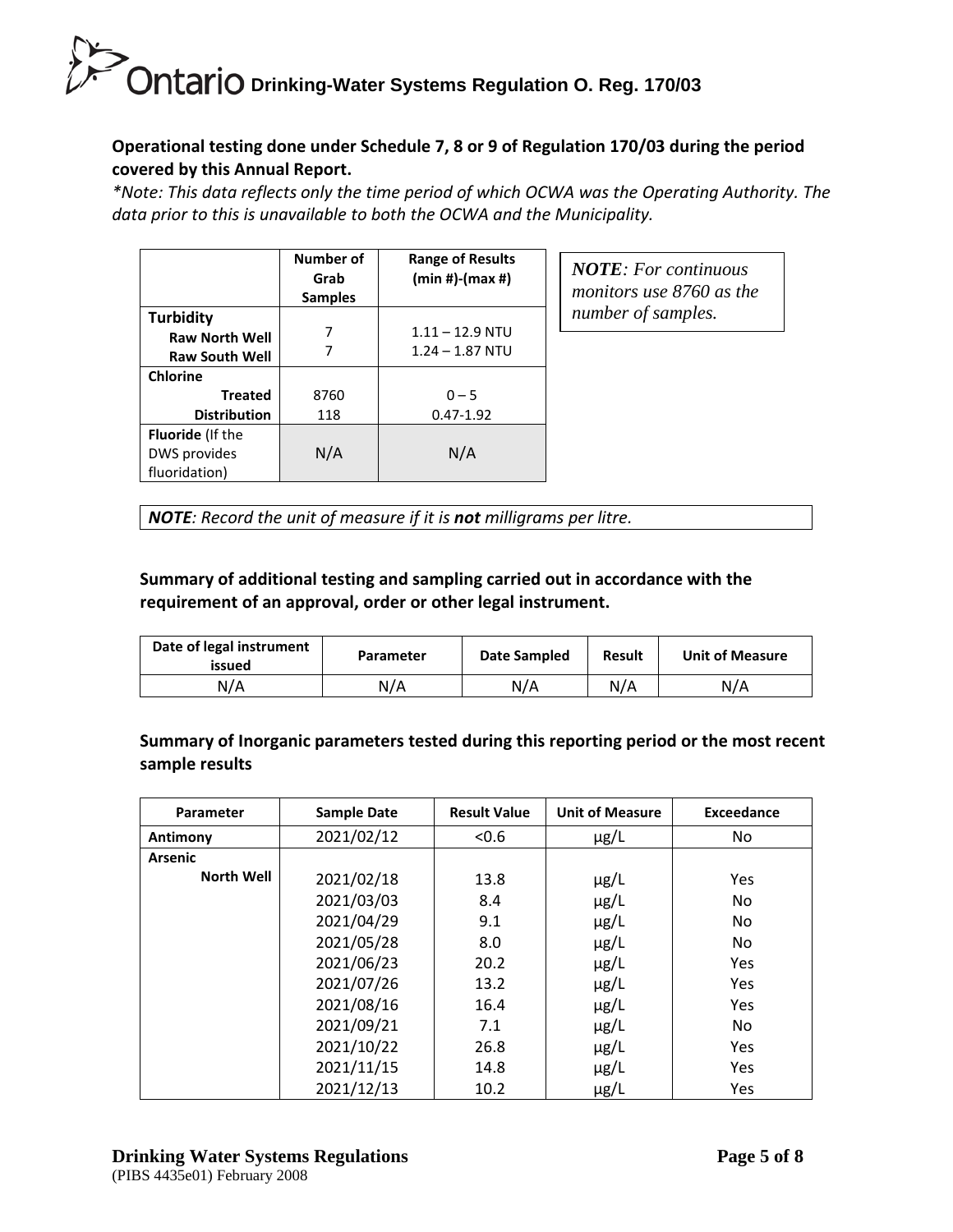| South Well      | 2021/02/18         | 8.3    | $\mu$ g/L | No        |
|-----------------|--------------------|--------|-----------|-----------|
|                 | 2021/03/03         | 8.5    | µg/L      | No        |
|                 | 2021/04/29         | 9.3    | µg/L      | No        |
|                 | 2021/05/28         | 7.7    | µg/L      | No        |
|                 | 2021/06/23         | 8.4    | µg/L      | <b>No</b> |
|                 | 2021/07/26         | 8.0    | µg/L      | <b>No</b> |
|                 | 2021/08/16         | 7.0    | µg/L      | <b>No</b> |
|                 | 2021/09/21         | 7.7    | µg/L      | <b>No</b> |
|                 | 2021/10/14         | 7.3    | µg/L      | No        |
|                 | 2021/11/15         | 8.0    | $\mu$ g/L | No        |
|                 | 2021/12/13         | 7.6    | $\mu$ g/L | <b>No</b> |
| <b>Barium</b>   | 2021/02/12         | 192    | µg/L      | No        |
| <b>Boron</b>    | 2021/02/12         | 210    | $\mu$ g/L | No        |
| Cadmium         | 2021/02/12         | < 0.1  | µg/L      | No        |
| Chromium        | 2021/02/12         | < 1.0  | $\mu$ g/L | No        |
| *Lead           | Refer to Summary   |        |           |           |
|                 | <b>Table Below</b> |        |           |           |
| <b>Mercury</b>  | 2021/01/28         | < 0.1  | µg/L      | No        |
| Selenium        | 2021/02/12         | 5.0    | µg/L      | No        |
| Sodium          | 2018/01/28         | 110    | mg/L      | No        |
| <b>Uranium</b>  | 2021/02/12         | 5.0    | µg/L      | No        |
| <b>Fluoride</b> | 2021/01/28         | 1.39   | mg/L      | No        |
|                 | 2021/01/28         | < 0.02 | mg/L      | No        |
| <b>Nitrite</b>  | 2021/04/29         | < 0.02 | mg/L      | No        |
|                 | 2021/08/25         | < 0.02 | mg/L      | No        |
|                 | 2021/10/27         | < 0.02 | mg/L      | No        |
|                 | 2021/01/28         | < 0.04 | mg/L      | <b>No</b> |
| <b>Nitrate</b>  | 2021/04/29         | < 0.04 | mg/L      | No        |
|                 | 2021/08/25         | < 0.04 | mg/L      | No        |
|                 | 2021/10/27         | < 0.04 | mg/L      | No        |

\*only for drinking water systems testing under Schedule 15.2; this includes large municipal nonresidential systems, small municipal non-residential systems, non-municipal seasonal residential systems, large non-municipal non-residential systems, and small non-municipal non-residential systems

#### **Summary of lead testing under Schedule 15.1 during this reporting period**

(applicable to the following drinking water systems; large municipal residential systems**,** small municipal residential systems, and non-municipal year-round residential systems)

| <b>Location Type</b> | <b>Number of</b><br><b>Samples</b> | <b>Range of Lead</b><br><b>Results</b><br>$(min#) - (max#)$ | <b>Number of</b><br><b>Exceedances</b> |
|----------------------|------------------------------------|-------------------------------------------------------------|----------------------------------------|
| Plumbing             | N/A                                | N/A                                                         | N/A                                    |
| <b>Distribution</b>  |                                    | $1 - 1$                                                     |                                        |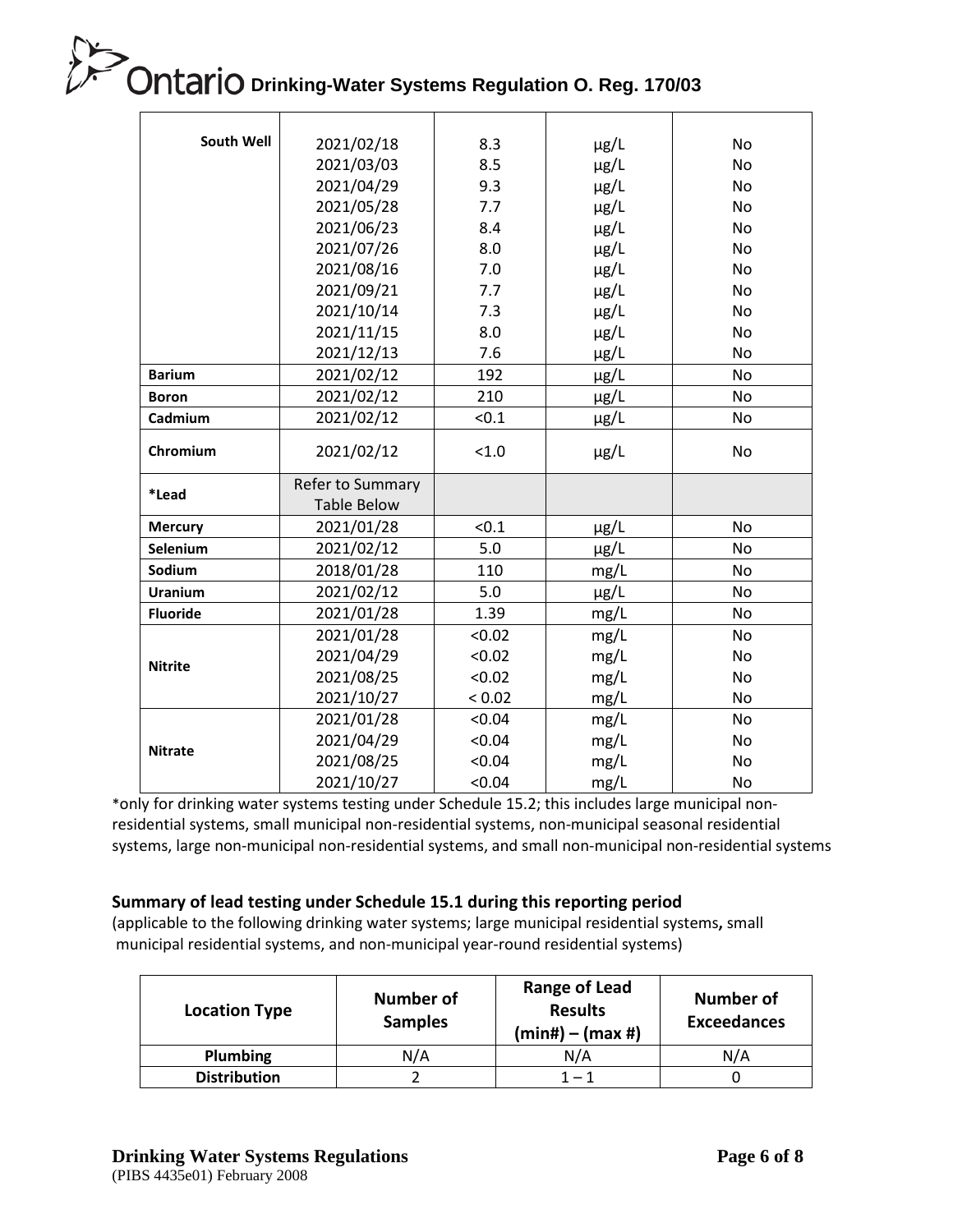**Summary of Organic parameters sampled during this reporting period or the most recent sample results**

| <b>Parameter</b>                              | <b>Sample Date</b> | <b>Result</b> | Unit of        | <b>Exceedance</b> |
|-----------------------------------------------|--------------------|---------------|----------------|-------------------|
| <b>Alachlor</b>                               |                    | Value         | <b>Measure</b> |                   |
|                                               | 2021-01-28         | 0.10          | µg/L           | No                |
| <b>Atrazine</b>                               | 2021-01-28         | 0.0050        | $\mu$ g/L      | No                |
| <b>Atrazine &amp; Metabolites</b>             | 2021-01-28         | 0.10          | $\mu$ g/L      | No                |
| Azinphos-methyl                               | 2021-01-28         | 0.20          | $\mu$ g/L      | No                |
| <b>Benzene</b>                                | 2021-01-28         | 0.10          | $\mu$ g/L      | No                |
| Benzo(a)pyrene                                | 2021-01-28         | 0.20          | $\mu$ g/L      | No                |
| <b>Bromoxynil</b>                             | 2021-01-28         | 0.10          | $\mu$ g/L      | No                |
| Carbaryl                                      | 2021-01-28         | 0.20          | $\mu$ g/L      | No                |
| Carbofuran                                    | 2021-01-28         | 0.20          | $\mu$ g/L      | No                |
| <b>Carbon Tetrachloride</b>                   | 2021-01-28         | 0.10          | $\mu$ g/L      | No                |
| <b>Chlorpyrifos</b>                           | 2021-01-28         | 0.50          | $\mu$ g/L      | No                |
| <b>Diazinon</b>                               | 2021-01-28         | 0.20          | $\mu$ g/L      | No                |
| <b>Dicamba</b>                                | 2021-01-28         | 0.20          | $\mu$ g/L      | No                |
| 1,2-Dichlorobenzene                           | 2021-01-28         | < 0.5         | $\mu$ g/L      | No                |
| 1,4-Dichlorobenzene                           | 2021-01-28         | < 0.5         | $\mu$ g/L      | No                |
| 1,2-Dichloroethane                            | 2021-01-28         | < 0.5         | $\mu$ g/L      | No                |
| 1,1-Dichloroethylene<br>(vinylidene chloride) | 2021-01-28         | < 0.5         | $\mu$ g/L      | No                |
| Dichloromethane (methylene<br>chloride)       | 2021-01-28         | 5.0           | $\mu$ g/L      | No                |
| 2-4 Dichlorophenol                            | 2021-01-28         | < 0.3         | $\mu$ g/L      | No                |
| 2,4-Dichlorophenoxy acetic acid (2,4-<br>D)   | 2021-01-28         | < 0.2         | $\mu$ g/L      | No                |
| Diclofop-methyl                               | 2021-01-28         | < 0.2         | $\mu$ g/L      | No                |
| <b>Dimethoate</b>                             | 2021-01-28         | < 0.1         | $\mu$ g/L      | No                |
| <b>Diquat</b>                                 | 2021-01-28         | < 1.0         | $\mu$ g/L      | No                |
| <b>Diuron</b>                                 | 2021-01-28         | 5.0           | $\mu$ g/L      | No                |
| Glyphosate                                    | 2021-01-28         | < 0.1         | $\mu$ g/L      | No                |
| Haloacetic acids (HAA)                        | 2021/10/27         | 2.2           |                |                   |
| (NOTE: show latest annual average)            | 2021 Average       | 2.2           | $\mu$ g/L      | No                |
| <b>Malathion</b>                              | 2021-01-28         | < 0.10        | $\mu$ g/L      | No                |
| <b>Metolachlor</b>                            | 2021-01-28         | < 0.10        | $\mu$ g/L      | No                |
| Metribuzin                                    | 2021-01-28         | < 0.10        | $\mu$ g/L      | No                |
| Monochlorobenzene                             | 2021-01-28         | < 0.50        | $\mu$ g/L      | No                |
| Paraquat                                      | 2021-01-28         | < 1.0         | $\mu$ g/L      | No                |
| Pentachlorophenol                             | 2021-01-28         | < 0.20        | $\mu$ g/L      | No                |
| Phorate                                       | 2021-01-28         | < 0.035       | µg/L           | No                |
| Picloram                                      | 2021-01-28         | < 0.10        | $\mu$ g/L      | No                |
| <b>Polychlorinated Biphenyls(PCB)</b>         | 2021-01-28         | < 0.10        | $\mu$ g/L      | No                |
| Prometryne                                    | 2021-01-28         | < 0.10        | µg/L           | No                |